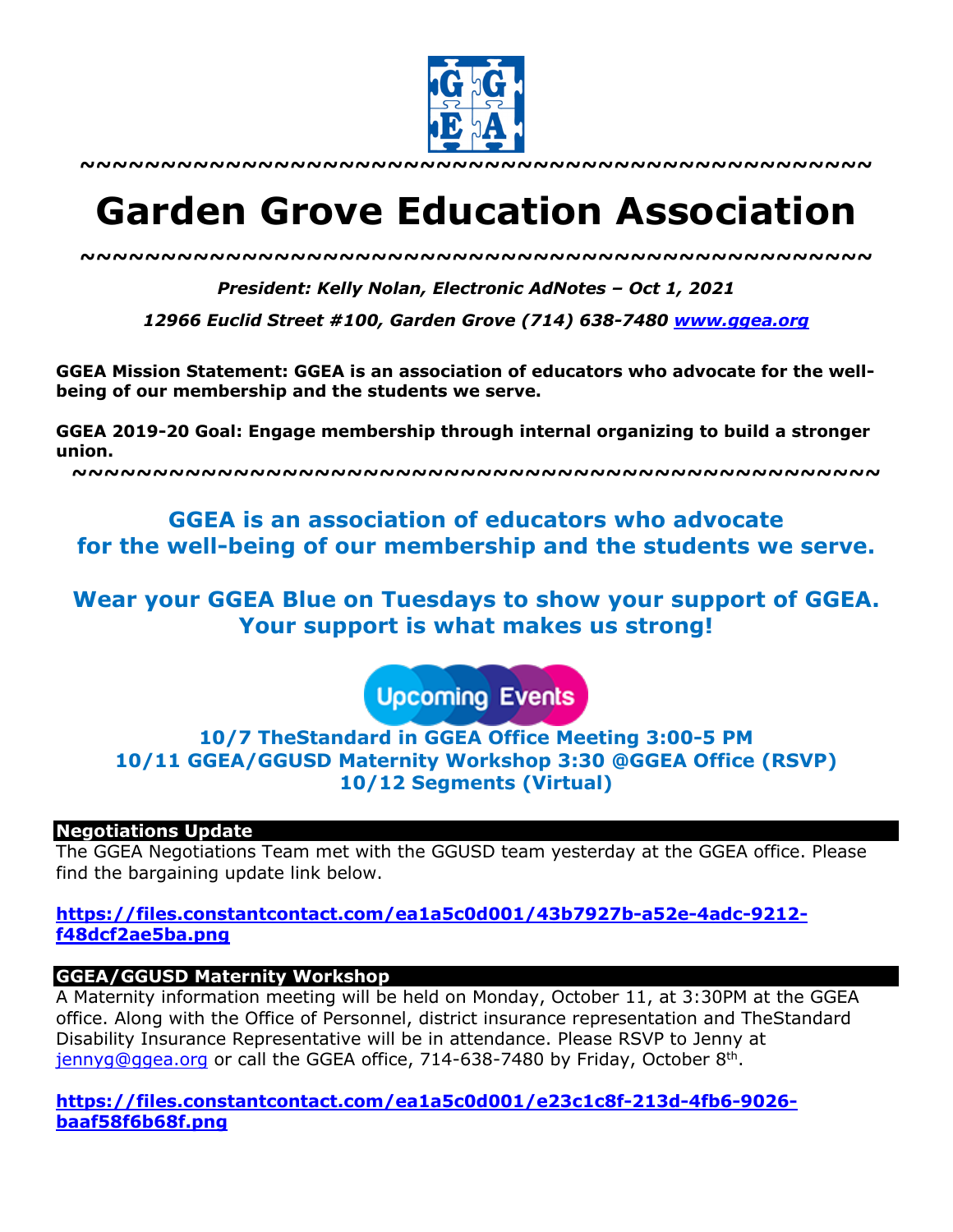# **Check Your Check**

Did you receive the correct amount of pay this month? Go to OCDE's Employee Information System to make sure that the proper deductions have been taken out of your pay as well as receiving any Super Week monies you earned. If you find discrepancies, please call the district's payroll department at X6133

# **https://employee.ocde.us/eislg.aspx**

### **Collaboration**

Article 4.1b addresses the purpose of collaboration and what collaboration plans include.

It is GGEA's position that no training should occur during collaboration.

#### **Evaluations**

Evaluation procedures are addressed in Article 7 of our CBA, (Collective Bargaining Agreement). As per Article 7.3, "*permanent employees shall be evaluated at least every 5 years for teachers with more than 10 full years teaching in the district and at least biennially for teachers with 3 to 10 years in the district. Non-permanent employees (temporary and probationary) shall be evaluated annually. All evaluations shall be completed no later than May 1."*

If you are a permanent employee, GGEA's Grievance Committee highly recommends scheduling your observation. By doing so you will have control of your environment and the opening and closing of your lesson. If you are being evaluated this year pursuant to the contract or principal discretion, remember these dates:

- **by October 1 - Evaluation Process Form must be submitted.**
- **by December 10 - First observation must be completed**
- **by March 15 - Employee may be given a Recommended Improvements Form.**
- **by May 1 - Evaluation conference must be held.**
- **by May 15 - Employee shall be given a written summary of the conference.**

### **Catastrophic Leave**

At August's Rep Council we talked about our new Article 11.15 Catastrophic leave. Due to the discussion held, our Negotiations team has created a flow chart to better explain how it works. I've also attached a copy of the district form if you are interested in signing up. Please feel free to call Paul or me at the GGEA office if you need further information.

### Flow Chart:

**https://files.constantcontact.com/ea1a5c0d001/3b9f37c5-0f99-468d-8d3a-8a15c775709f.png**

### Form:

**https://files.constantcontact.com/ea1a5c0d001/454e0698-286b-4495-bc70- 57d2479bd9cf.png**

# **Virtual Retirement Workshop [New Links]**

CTA's Center for Organizing and Bargaining is offering a virtual retirement workshop for members on **Tuesday, October 5 from 4:30 - 6:30 PM**. For more information/registration click the link below.

# **https://bit.ly/3tPXZu1**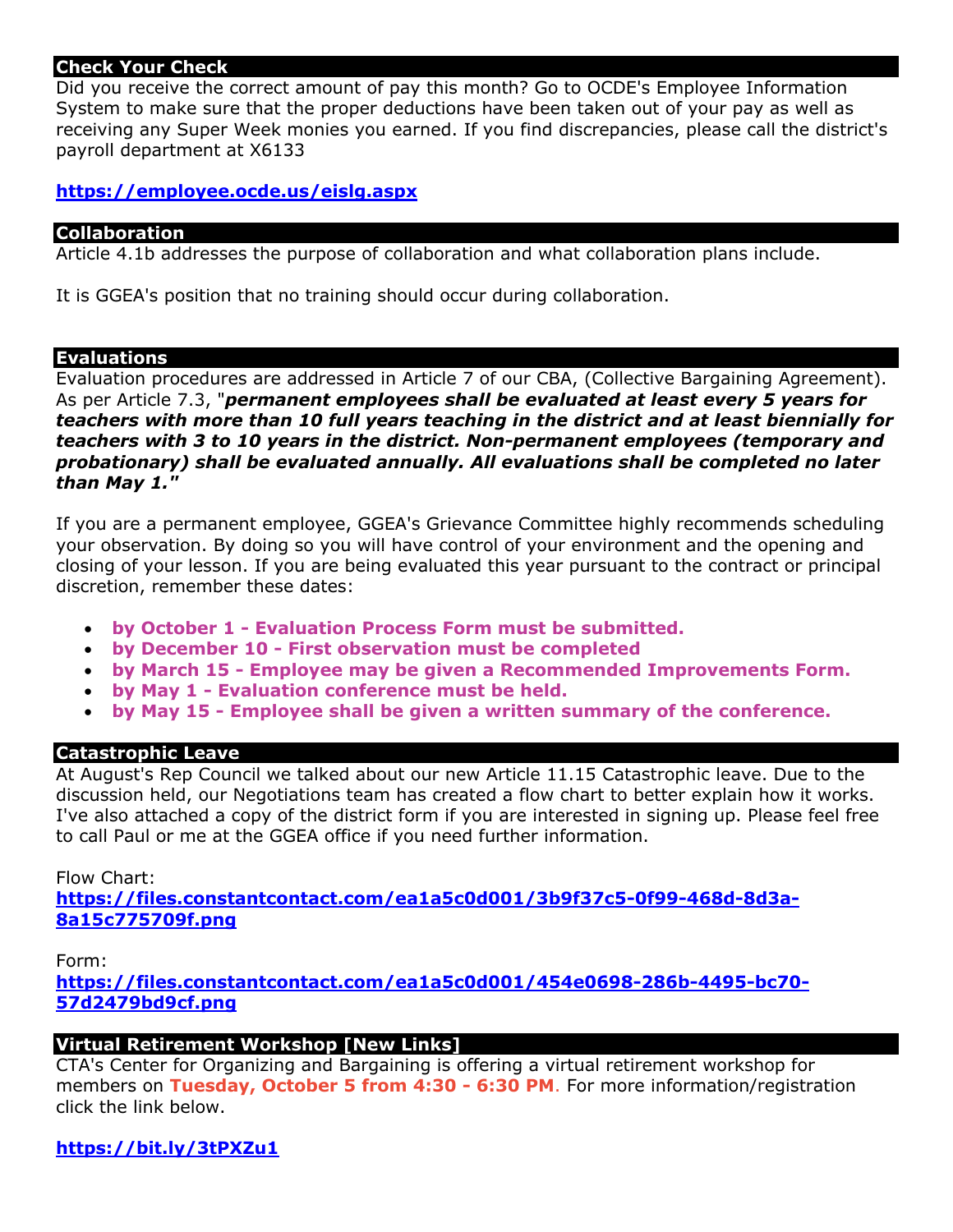# **California Casualty Athletics Grant**

"Give your athletes a sporting chance with a Thomas R Brown Athletics Grant. Apply to receive \$1000 for your middle/high school's team."

For more information visit **CalCasAthletics.com** for application deadlines and grant eligibility.

# **https://files.constantcontact.com/ea1a5c0d001/9f1a2dcc-d463-465f-b139 fa908e9e2e35.pdf**

# **TheStandard Open Enrollment/Brand New Educators**

Join The Standard for a brief online presentation about GGEA's special enrollment opportunity for Disability and Life Insurance. If you prefer to meet in person, TheStandard representatives will be at GGEA's office on October 7, 2021.

# **https://files.constantcontact.com/ea1a5c0d001/063a6a6e-1b76-4b4a-a141- 5222f2a04ee5.pdf**

Learn more and apply online: **https://stdrd.co/gardengrovenewsletter**

# **The Standard: Helpful Links**

- **Learn more and apply**: **https://www.standard.com/cta/gardengrove**
- Schedule a virtual appointment: **http://www.stdrd.co/team4**
- Member Enrollment Brochure includes rates & benefits: **https://stdrd.co/booklet** • Premium Flyer:
	- **https://www.standard.com/sites/default/files/CTAPremiumAmountsFlyer.pdf**
- Cost Calculator: **https://www.standard.com/calcs/cta\_premium\_estimator**
- **VERIFY COVERAGE with the STANDARD**

**The Standard's dedicated CTA Customer Service Team Monday - Friday, 7 a.m. - 6 p.m. Phone: 800.522.0406**

### **GGEA Bulletin Board Contest – Theme: I Am The Union, We Are The Union**

Your site's GGEA bulletin board, located in your staff lounge, is a way to convey a variety of information from/about GGEA such as meeting announcements, election info, vendor information, CTA bulletins, and PD flyers. Your bulletin board reflects your union's identity.

Now is the time to get creative in how you display that information

How you design it is up to you. Work collaboratively with your members. There will be a winner at the elementary, intermediate, and high school level. A pizza party will be your reward. **Send your bulletin board photo to president@ggea.org by October 15th**.

### **The GGEA office staff will judge the entries. Winners will be announced at October 26 Rep Council**

Items to be included on your bulletin board:

- GGEA Mission Statement (Listed above)
- GGEA 2021-22Goals (Listed above)
- Vendors Info TheStandard, CalCasualty (in your site bag)